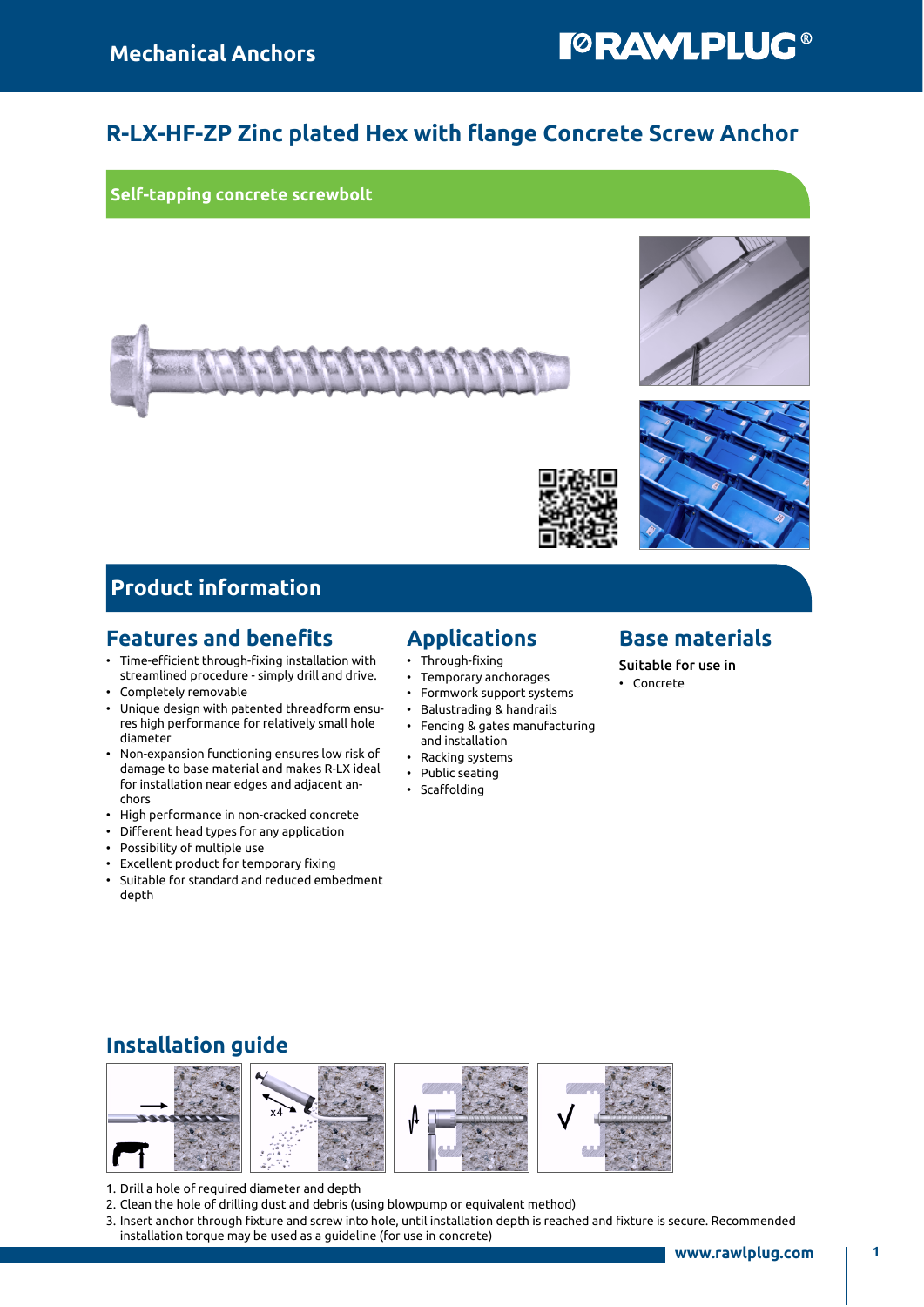## **I©RAWLPLUG®**

## Product information



|             | <b>Product Code</b> |                 | Anchor | <b>Fixture</b> |                          |                      |  |  |
|-------------|---------------------|-----------------|--------|----------------|--------------------------|----------------------|--|--|
| <b>Size</b> |                     | <b>Diameter</b> | Length | Max. thickness |                          | <b>Hole diameter</b> |  |  |
|             |                     | d               | L.     | $t_{fix,r}$    | $t_{fix,s}$              | $d_{\rm f}$          |  |  |
|             |                     | [mm]            | [mm]   | [mm]           | [mm]                     | [mm]                 |  |  |
| Ø6,3        | R-LX-05X050-HF-ZP   | 6.3             | 50     | 25             | 10                       | $\overline{7}$       |  |  |
|             | R-LX-05X075-HF-ZP   | 6.3             | 75     | 50             | 25                       | $\overline{7}$       |  |  |
|             | R-LX-06X050-HF-ZP   | 7.5             | 50     | 10             | $\overline{\phantom{a}}$ | 9                    |  |  |
|             | R-LX-06X075-HF-ZP   | 7.5             | 75     | 35             | 20                       | 9                    |  |  |
| Ø7.5        | R-LX-06X100-HF-ZP   | 7.5             | 100    | 60             | 45                       | 9                    |  |  |
|             | R-LX-06X130-HF-ZP   | 7.5             | 130    | 90             | 75                       | 9                    |  |  |
|             | R-LX-06X150-HF-ZP   | 7.5             | 150    | 110            | 95                       | 9                    |  |  |
|             | R-LX-08X060-HF-ZP   | 10              | 60     | 10             | ÷.                       | 12                   |  |  |
|             | R-LX-08X075-HF-ZP   | 10              | 75     | 25             | 5                        | 12                   |  |  |
| Ø10         | R-LX-08X090-HF-ZP   | 10              | 90     | 40             | 20                       | 12                   |  |  |
|             | R-LX-08X100-HF-ZP   | 10              | 100    | 50             | 30                       | 12                   |  |  |
|             | R-LX-08X130-HF-ZP   | 10              | 130    | 80             | 60                       | 12                   |  |  |
|             | R-LX-08X150-HF-ZP   | 10              | 150    | 100            | 80                       | 12                   |  |  |
|             | R-LX-10X065-HF-ZP   | 12.5            | 65     | 10             |                          | 14                   |  |  |
|             | R-LX-10X075-HF-ZP   | 12.5            | 75     | 20             | $\overline{\phantom{a}}$ | 14                   |  |  |
|             | R-LX-10X085-HF-ZP   | 12.5            | 85     | 30             | $\overline{\phantom{a}}$ | 14                   |  |  |
| Ø12,5       | R-LX-10X100-HF-ZP   | 12.5            | 100    | 45             | 15                       | 14                   |  |  |
|             | R-LX-10X120-HF-ZP   | 12.5            | 120    | 65             | 35                       | 14                   |  |  |
|             | R-LX-10X140-HF-ZP   | 12.5            | 140    | 85             | 55                       | 14                   |  |  |
|             | R-LX-10X160-HF-ZP   | 12.5            | 160    | 105            | 75                       | 14                   |  |  |
| Ø17         | R-LX-14X105-HF-ZP   | 17              | 105    | 30             | $\overline{\phantom{a}}$ | 18                   |  |  |
|             | R-LX-14X080-HF-ZP   | 17              | 80     | 5              | $\overline{\phantom{a}}$ | 18                   |  |  |
|             | R-LX-14X115-HF-ZP   | 17              | 115    | 40             | $\overline{a}$           | 18                   |  |  |
|             | R-LX-14X135-HF-ZP   | 17              | 135    | 60             | 15                       | 18                   |  |  |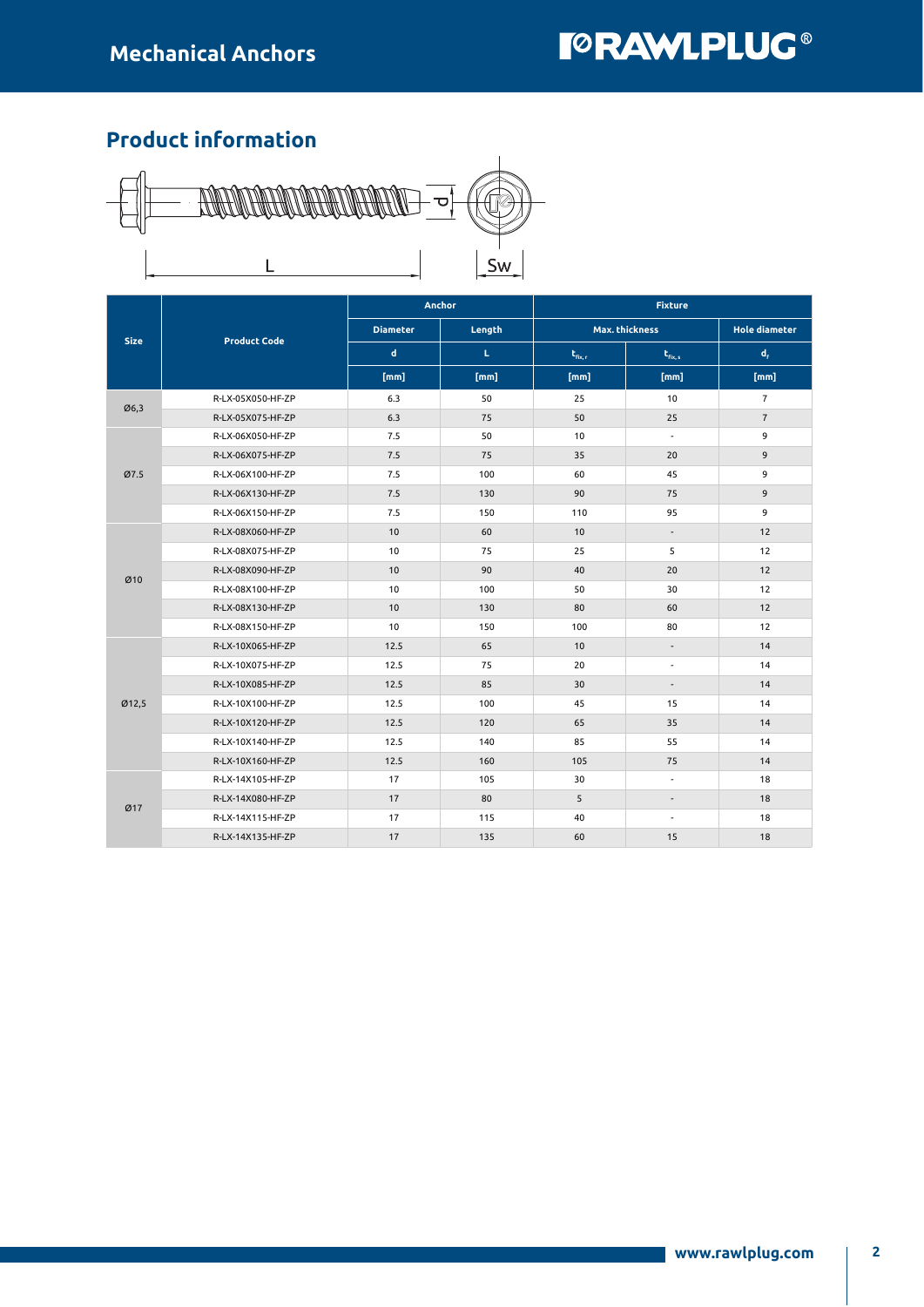## Installation data



| <b>Size</b>                     |                     |      |     | Ø7.5 | Ø <sub>10</sub> | Ø12.5 | Ø17 |  |  |
|---------------------------------|---------------------|------|-----|------|-----------------|-------|-----|--|--|
| Thread diameter                 | d                   | [mm] | 6.3 | 7.5  | 10              | 12.5  | 17  |  |  |
| Hole diameter in substrate      | $d_{0}$             | [mm] | 5   | 6    | 8               | 10    | 14  |  |  |
| Wrench size                     | Sw                  | [mm] | 8   | 10   | 13              | 15    | 19  |  |  |
| <b>STANDARD EMBEDMENT DEPTH</b> |                     |      |     |      |                 |       |     |  |  |
| Min. hole depth in substrate    | $h_{0,s}$           | [mm] | 50  | 65   | 80              | 95    | 130 |  |  |
| Installation depth              | $h_{\text{nom,s}}$  | [mm] | 40  | 55   | 70              | 85    | 120 |  |  |
| Min. substrate thickness        | $h_{\text{min.s}}$  | [mm] | 100 | 100  | 110             | 130   | 190 |  |  |
| Min. spacing                    | $S_{min, s}$        | [mm] | 30  | 35   | 40              | 55    | 80  |  |  |
| Min. edge distance              | $C_{\text{min. s}}$ | [mm] | 30  | 35   | 40              | 55    | 80  |  |  |
| <b>REDUCED EMBEDMENT DEPTH</b>  |                     |      |     |      |                 |       |     |  |  |
| Min. hole depth in substrate    | $h_{0r}$            | [mm] | 35  | 50   | 60              | 65    | 85  |  |  |
| Installation depth              | $h_{\text{nom},r}$  | [mm] | 25  | 40   | 50              | 55    | 75  |  |  |
| Min. substrate thickness        | $h_{min,r}$         | [mm] | 100 | 100  | 100             | 100   | 190 |  |  |
| Min. spacing                    | $S_{min,r}$         | [mm] | 30  | 35   | 50              | 70    | 120 |  |  |
| Min. edge distance              | $C_{min,r}$         | [mm] | 30  | 35   | 50              | 70    | 110 |  |  |

## Basic performance data

Performance data for single anchor in tension without influence of edge distance and spacing

| <b>Size</b>                        |      | Ø6.3  | Ø7.5  | Ø <sub>10</sub> | Ø12.5 | Ø17    |  |  |  |  |
|------------------------------------|------|-------|-------|-----------------|-------|--------|--|--|--|--|
| <b>MEAN ULTIMATE LOAD</b>          |      |       |       |                 |       |        |  |  |  |  |
| TENSION LOAD N <sub>Ru,m</sub>     |      |       |       |                 |       |        |  |  |  |  |
| Reduced embedment depth            | [kN] | 4.70  | 8.50  | 12.30           | 15.00 | 21.30  |  |  |  |  |
| Standard embedment depth           | [kN] | 11.10 | 18.40 | 26.00           | 35.40 | 59.60  |  |  |  |  |
| <b>SHEAR LOAD V<sub>Ru,m</sub></b> |      |       |       |                 |       |        |  |  |  |  |
| <b>Steel failure</b>               | [kN] | 9.97  | 14.33 | 26.98           | 41.88 | 104.82 |  |  |  |  |
| <b>CHARACTERISTIC LOAD</b>         |      |       |       |                 |       |        |  |  |  |  |
| <b>TENSION LOAD N<sub>Rk</sub></b> |      |       |       |                 |       |        |  |  |  |  |
| Reduced embedment depth            | [kN] | 2.10  | 5.00  | 8.80            | 12.00 | 17.10  |  |  |  |  |
| Standard embedment depth           | [kN] | 7.50  | 12.00 | 20.00           | 30.00 | 50.00  |  |  |  |  |
| <b>SHEAR LOAD V<sub>Rk</sub></b>   |      |       |       |                 |       |        |  |  |  |  |
| <b>Steel failure</b>               | [kN] | 6.88  | 7.18  | 16.49           | 24.71 | 82.75  |  |  |  |  |
| <b>DESIGN LOAD</b>                 |      |       |       |                 |       |        |  |  |  |  |
| <b>TENSION LOAD N<sub>pd</sub></b> |      |       |       |                 |       |        |  |  |  |  |
| Reduced embedment depth            | [kN] | 1.00  | 2.40  | 4.20            | 5.70  | 8.10   |  |  |  |  |
| Standard embedment depth           | [kN] | 2.08  | 5.00  | 9.00            | 13.30 | 21.10  |  |  |  |  |
| <b>SHEAR LOAD V<sub>Rd</sub></b>   |      |       |       |                 |       |        |  |  |  |  |
| <b>Steel failure</b>               | [kN] | 5.50  | 5.74  | 13.19           | 19.77 | 66.20  |  |  |  |  |